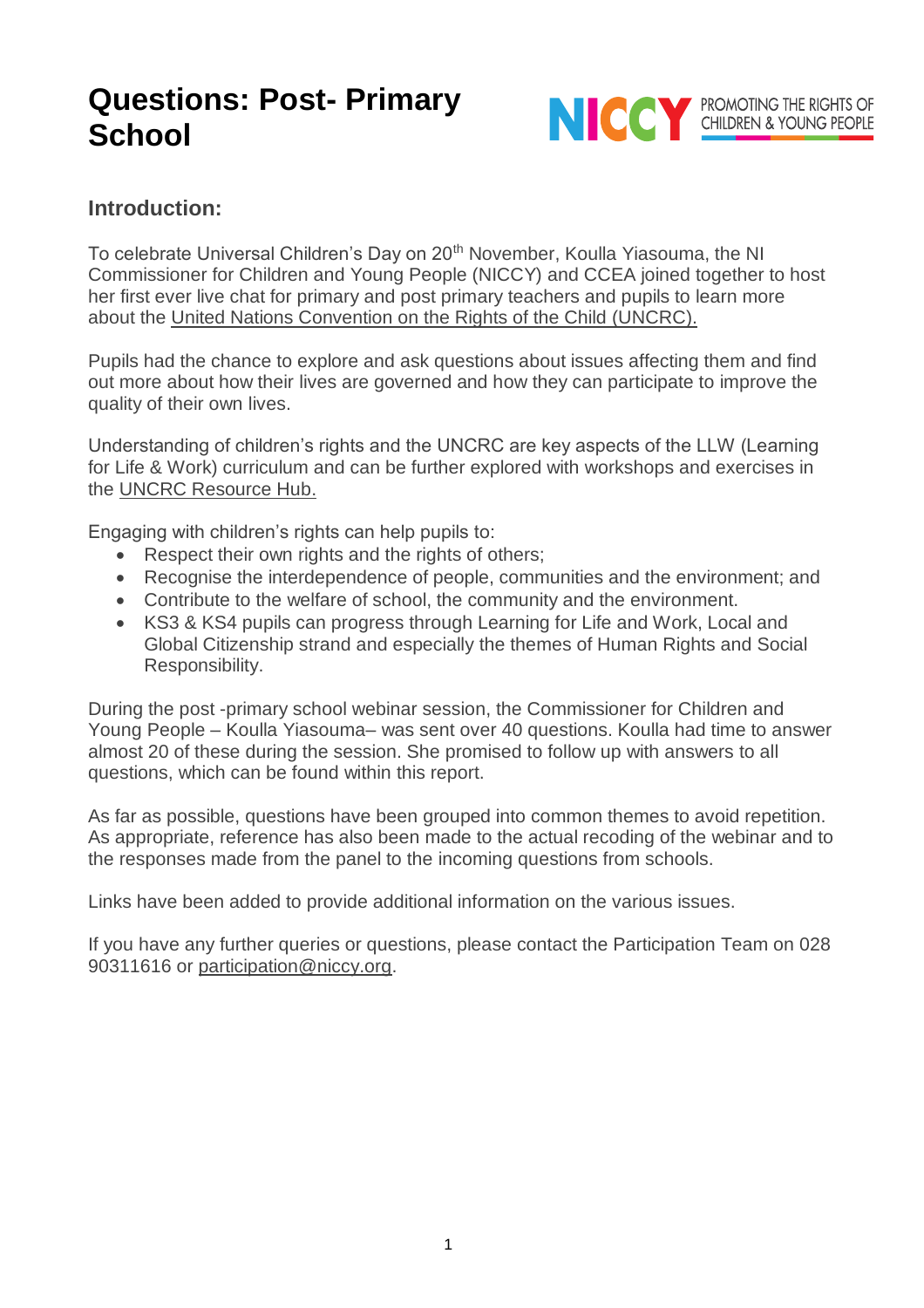

## **United Nations Convention on the Rights of the Child (UNCRC):**

See also webinar question and response to **"What is the UNCRC?**" **@ 4.30 mins into recording.**

• **"What rights do you think are most at risk in the modern day world?"** From Strangford College, Newtownards.

*"All rights are very important but there are two which we must to do a lot more work on. Firstly, making sure that all children have their best interests (Article 3) taken into account because it reminds us of the importance of seeing each child as an individual. I also think Article 12 is really important. This is about making sure children have a voice in decisions about their lives because as I always say "the main expert in a child's life is the child themselves."*

• **"In your experience, what are the most common ways in which children's rights are violated?"** From Loreto Grammar School, Omagh

**See webinar response @26.40 mins.**

• **"How can awareness of children's rights be raised amongst adults?"** From Loreto Grammar School, Omagh

*"I think adults should know about children's rights because that will make sure that they know how to protect them including when to ask for help".*

*"Article 42 of the UNCRC says that the government must make sure that the all the promises made within the Convention should be made known to adults and children alike.*

*"In the meantime, we can all help spread the word about children's rights by sharing our knowledge about how important they are to our family, friends and community. You can also make sure that people who make decisions on your behalf – local Councillors, MLAs, MPs, teachers and youth workers – are also aware of children's rights and the UNCRC."* 

• **"How do you think the children's rights curriculum should fit with the teaching goals of schools in NI?"** From St Columb's College, Derry

#### **See webinar response @ 34.10 mins**

• **"Do you think teaching children their rights is risky, as they may know too much?"** From Year 9 student council, St Columb's College, Derry

#### **See webinar response @ 5.45mins**

See also webinar question and response to **"Why as students don't we get a bigger voice in deciding how rights are taught to us?" @ 7.05mins**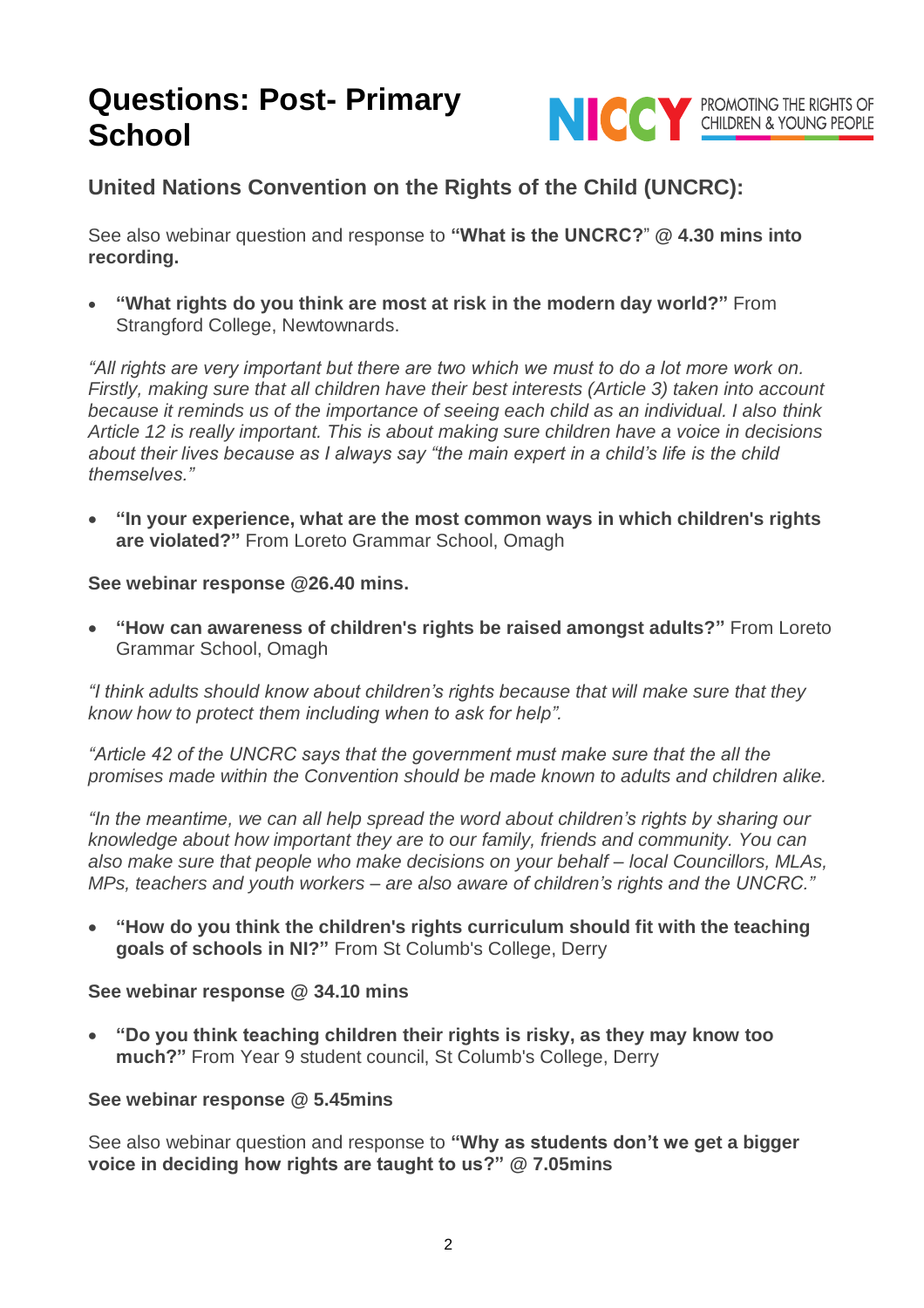

See also webinar question and response to **'Would it be beneficial to ask pupils for feedback to help improve how we get taught? @ 35.25 mins**

See also webinar video question and response to **'What is the difference between human rights and children's rights?' @ 23.07 mins**

#### **Poverty:**

• **Aaron wants to know what could be done for children living in poverty in Northern Ireland?** From Longstone Special School, Belfast

**See webinar response @ 21.55 mins.**

• **"How many victims of child poverty are there in NI? Are the numbers on the increase?"** From St Columb's College, Derry

*"There are 444,000 children in Northern Ireland 103,400 of these children live in poverty - this figure is likely to rise with the implementation of Universal Credit. The majority (61%) live in households with at least one parent who is working."*

*"That is almost 1 in every 4 children in Northern Ireland living in a family which struggles to provide for their basic needs, providing a warm, adequate home, nutritious food, appropriate clothing and pay for childcare costs. Children whose parents often have to get into debt to pay to make ends meet and do not have the means to save money for unexpected costs or family outings."*

*"Children in poverty are twice as likely to leave school without 5 good GCSEs. They are also more likely to suffer poor mental health and have fewer years of good physical health."*

*"Child poverty is not inevitable. It is important to recognise the success of government policy in reducing pensioner poverty. If Government create and put the right policies in place, child poverty can be eradicated."*

For further information on **Child Poverty [click here.](https://www.niccy.org/about-us/our-current-work/high-level-corporate-objectives/respecting-the-rights-of-vulnerable-groups-of-children/child-poverty/)**

### **Mental Health:**

- **"Do you think issues surrounding Mental Health should be a priority for schools?"** From St Columb's College, Derry
- **"How can we raise more awareness about young people's mental health?"** From St. Catherine's College, Armagh

**See response @ 11.35 mins**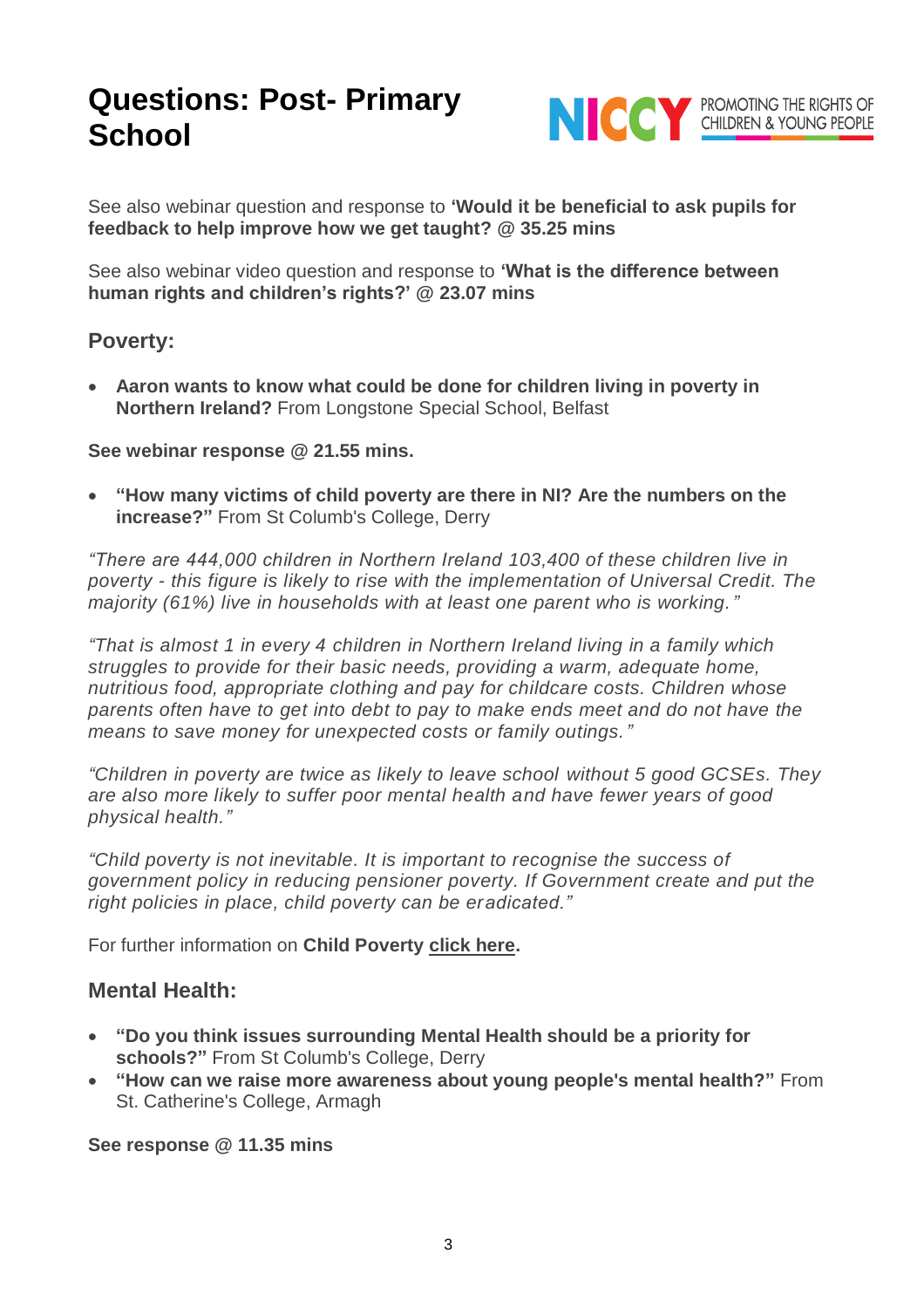

- **"How are you dealing with mental health issues for students during stressful exam seasons and what can we do to help it?"** From Strangford College, **Newtownards**
- **"There's a real problem with depression in Northern Ireland. How can we, as young people, learn to combat this problem? Advice and strategies?"** From Strangford College, Newtownards

*"The UNCRC says that children and young people have the right to the best possible health, including support and services to keep mentally healthy and for special support where the problems are harder to fix. Young people spend lots of their time in school with their teachers and other pupils focusing on 'academic learning'."*

*"It is also really important that schools are places that young people spend time learning how to look after their emotional wellbeing. This includes things that young people can do themselves to manage stress and anxiety and to know where they need to go for help if they need it."*

*"There is a lot of pressure placed on young people with demands from school, friends, home life etc. so it is really important that more is done to reduce stress placed on young people. It is also important that young people are given support to manage their stress and anxiety, encouragement to seek help if they need it and to make sure they know where to get the help."*

*"I have just published a 'review of mental health support and services for children and young people' called 'Still Waiting'. This includes a number of things I think government can do to make things better. I am now working to make sure that the recommendations are implemented and this includes how we take away stressful situations from children's lives and help them deal with those situations that are stressful."*

**You can read a young person's version of the Still Waiting report [here](https://www.niccy.org/about-us/our-current-work/mental-health-review-still-waiting/still-waiting-a-rights-based-review-of-mental-health-services-and-support-for-children-and-young-people-in-northern-ireland/)**. **Click [here](https://www.childline.org.uk/info-advice/school-college-and-work/school-college/exam-stress/) for advice on dealing with exams stress. Click [here](https://www.childline.org.uk/info-advice/your-feelings/#explore) for additional advice and support on dealing with mental health issues.** 

## **Integrated / Shared Education / Cross Community Engagement:**

*"I think that children being educated together is very important. Schools working together to make sure that children of different religions get to know each other and work side by side is a great start in moving our education system and society forward. Shared education is the beginning of the process that moves towards all children and young people being educated together, regardless of their religion, race, ability or gender. Which is what children and young people are telling us they want."*

• **"We are keen to do more cross community work with different schools and for this to be part of our curriculum every year so a we can grow up with the friends we make"** From year 8 at St. Louise's College, Belfast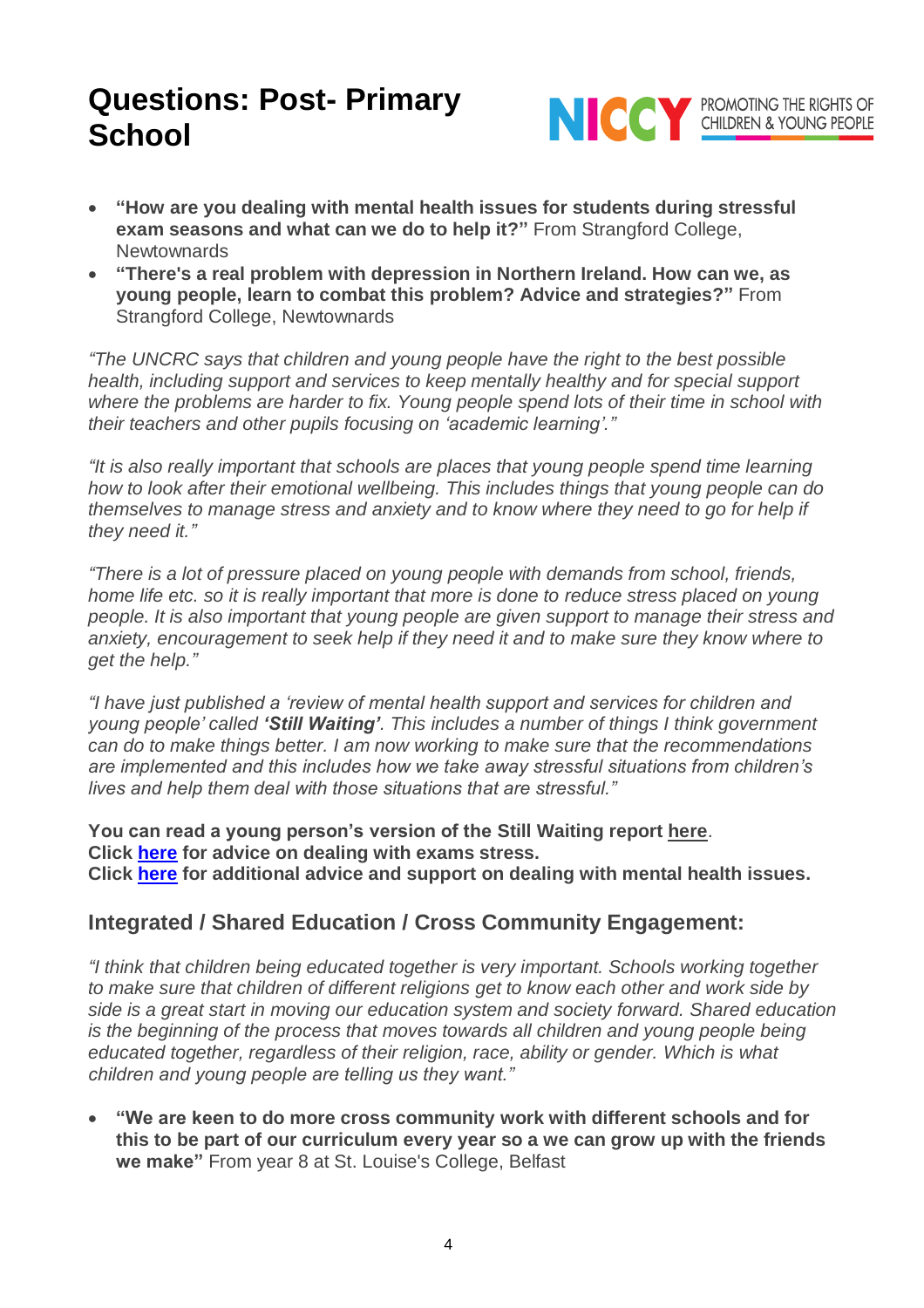

**See response @ 9.45mins**

• **"What do you think of the value of Shared Education in terms of promoting children's rights?"** From Strangford College, Newtownards

**See response @ 10.25 mins**

**See also webinar response to 'What happens if a student wants to take a subject for GCSE but it is not offered in their school' @ 39.40 mins**

### **Technology / Digital:**

• **"What do you feel about children and their right to use mobile phones in school?"** From Castle Tower School, Ballymena

*"From the perspective of children's rights, the best interests of the child should be a primary consideration. This means that your best interests are the most important thing when it comes to any decisions about your life. Rules in school are important to make sure that schools can educate children and teachers can do the best job that they can. "*

*"These rules should be in place to make sure that children's best interests and their right to an education are being protected. This is maybe why schools don't want children to use their phones in school, as the focus for schools is to make sure that children get a good education without any distractions caused by phones. So generally, I do not think it is a good idea for children to use their mobile phones in school unless the school, the child and the parents decide it is in their best interests"*

• **"Do you feel that parents checking their children's mobile phone is violating their right to privacy?"** From Strangford College, Newtownards

*"Parents also have to make sure that the decisions that they take have the best interests of their children as the most important consideration. Parents have a duty to protect their children and keep them safe. I think that parents check their children's phones for this reason but there is a time when parents have to trust their child"*

#### **See webinar response @32.50 mins**

• **"What are your views on flash photography in schools?"** From St Columb's College, Derry

*"Schools use imagery and videos for a variety of purposes, including prospectuses, display boards, educational purposes, conferences and the school website. At times, this would mean that flash photography is used."*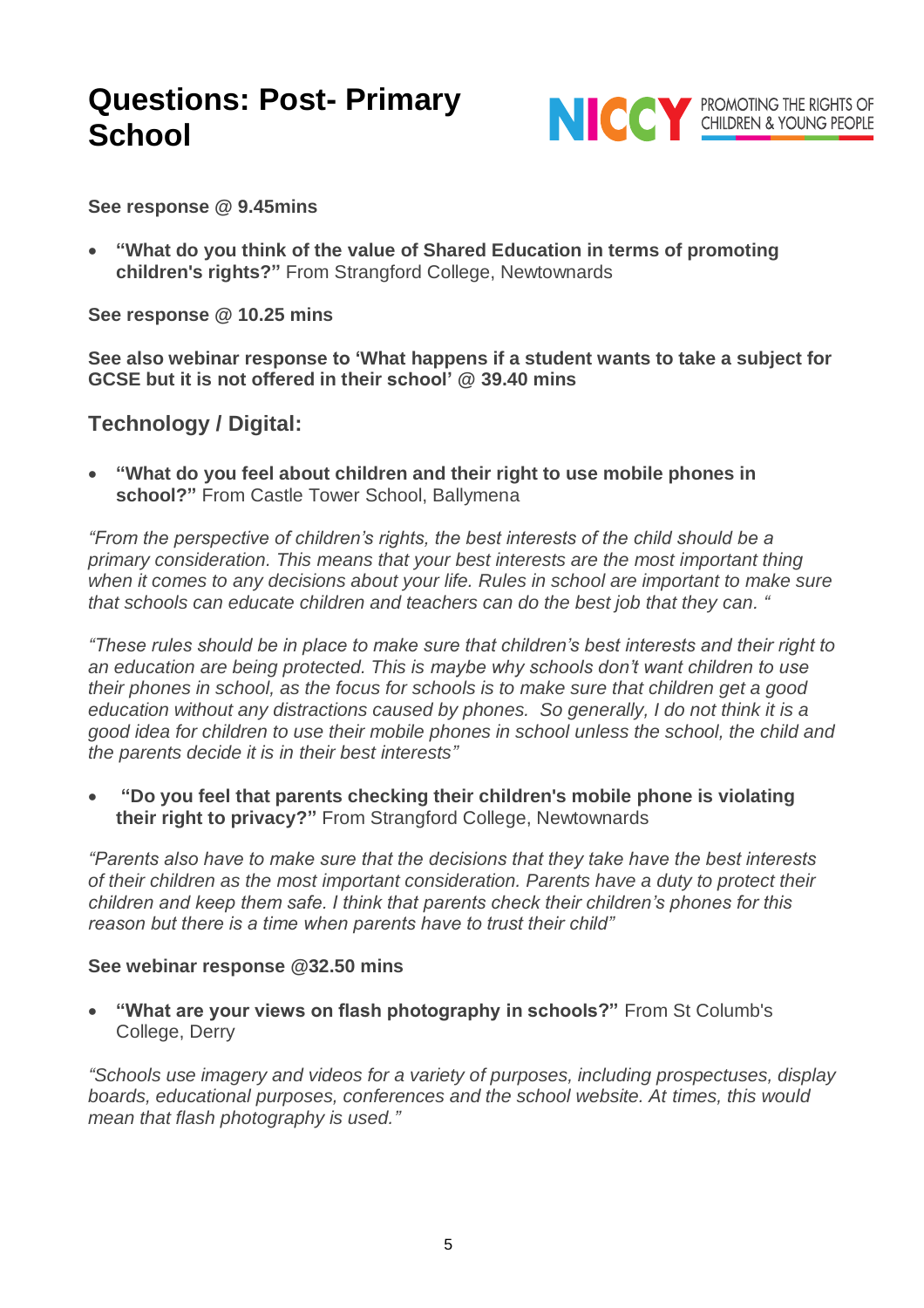

*"However, around 1 in 100 people has epilepsy and of these people, around 3% have photosensitive epilepsy. This is when seizures are triggered by certain rates of flashing*  lights or contrasting light and dark patterns. Photosensitive epilepsy is more common in *children and young people (up to 5%)."*

*"It is recommended that all parents / guardians be asked to complete a consent form on an annual basis, which will determine whether or not they allow their child to participate in photographs and videos or whether there particular issues to be aware of, such any potential impact of using flash photography."*

### **Government:**

*"Unfortunately, it is our children who are suffering directly and most profoundly from the*  failure to form a local Assembly. Children are being unfairly impacted by the political *impasse. We need local decision makers advancing legislation on local issues or children are going to continue to suffer and fall further behind the rest of the UK. 2 years is a long time in child's life, it's completely unacceptable that children continue to miss out on the services they urgently need to live safe and healthy lives. Action must be taken to ensure progress on implementing our children's rights through developing legislation, strategies and services."*

*"In Education, for example, we have been hit by a funding crisis where schools are asking parents to top up their budgets just so they can afford everyday items like stationary. Over the last 8 years, Department of Education funding has dropped 12%, by £233m."*

*"I also know that children with special educational needs are not being identified early enough and are waiting too long to be assessed. No government means new regulations are being held up."*

*"We need to give children the best start in life by adopting a Children's and Young People's Strategy. This would place obligations on all NI Government Departments and Agencies to co-operate with each other in order to ensure the realisation of 8 well-being outcomes."*

*"Our children need to be protected online. A draft e-safety strategy requires Executive approval to publish it for consultation. The Action Plan highlights the role and responsibility of companies to their users, empowers parents and carers and supports schools."*

*"On Welfare Reform, 27% or 118,000 children in Northern Ireland are in poverty and changes to social security are likely to increase this. Local children need local representation to protect their rights."*

*"We need a Bullying in Schools Act. Given the UN Committee's call to 'intensify efforts' to tackle bullying and violence in schools, this should be commenced and robust monitoring put in place as soon as possible. This would link to an E-safety strategy - a draft strategy has been developed and requires NI Executive approval to publish it for consultation."*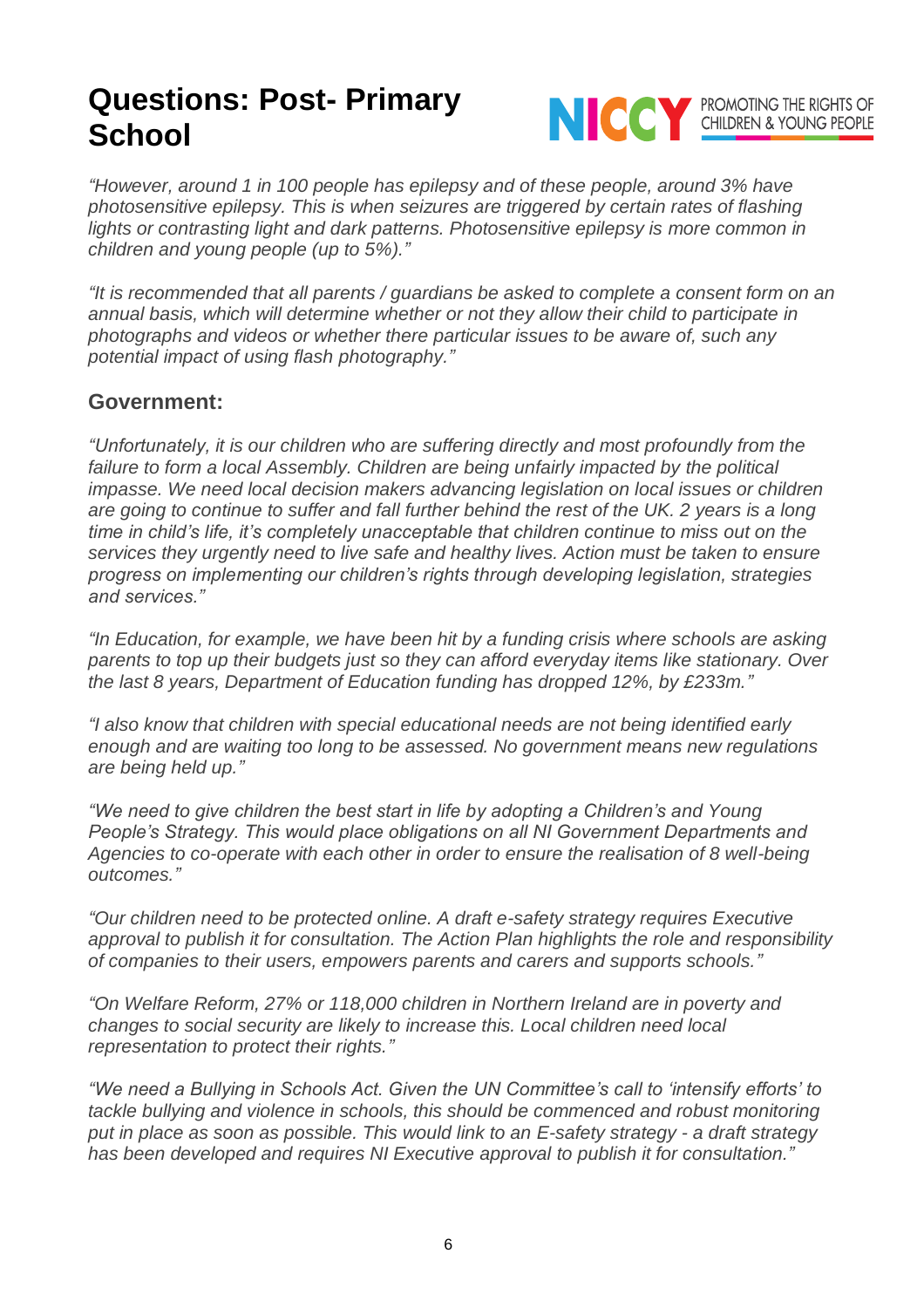

*"The above are those I deem most pressing but are by no means all the issues which need to be progressed to ensure further realisation of children's rights - a task ultimately for the NI Executive and Assembly."* 

• **"Is our lack of a working government having an immediate impact on children's support services?" From Castle Tower School, Ballymena**

**See webinar response @ 15.20 mins**

• **"Is funding from government risking our schooling and our ability to succeed in exams?" From Strangford College, Newtownards**

**See webinar response @ 38.05 mins**

#### **Homelessness:**

• **"We are also concerned about the number of homeless people currently in Northern Ireland and want to know what is being done to address this issue."** From St. Louise's College, Belfast

**See webinar response @ 19.45 mins**

• **"If we are entitled to shelter, can we not care for the homeless and provide animal friendly centres if they have pets? Can the shelters not provide beds and food for the animals?"** From Bangor Academy and Sixth Form College

*"A very good question. I'm not aware of this service here in NI although I'm sure if our homeless support organisations had the resources and facilities they would do so. There is a voluntary organisation based in England called Dogs on the Street [\(https://www.dogsonthestreets.org/\)](https://www.dogsonthestreets.org/) which has a fully equipped mobile veterinary surgery vehicle allowing ease of access to dogs in need, DOTS ensures all the essential items and services are provided for free each and every week."*

*"Maybe it's something you could explore further?"*

#### **Brexit:**

*"In late 2017, I, and the [Ombudsman for Children \(OCO\)](https://www.oco.ie/) in Ireland held a conference involving over 100 young people to explore the impact of Brexit on Children's Rights."*

*"We worked with a cross border steering group of 22 young people, who developed , and then led the event in Newry in November 2017. Together, these young people explored how Brexit might affect children and young people in Northern Ireland and*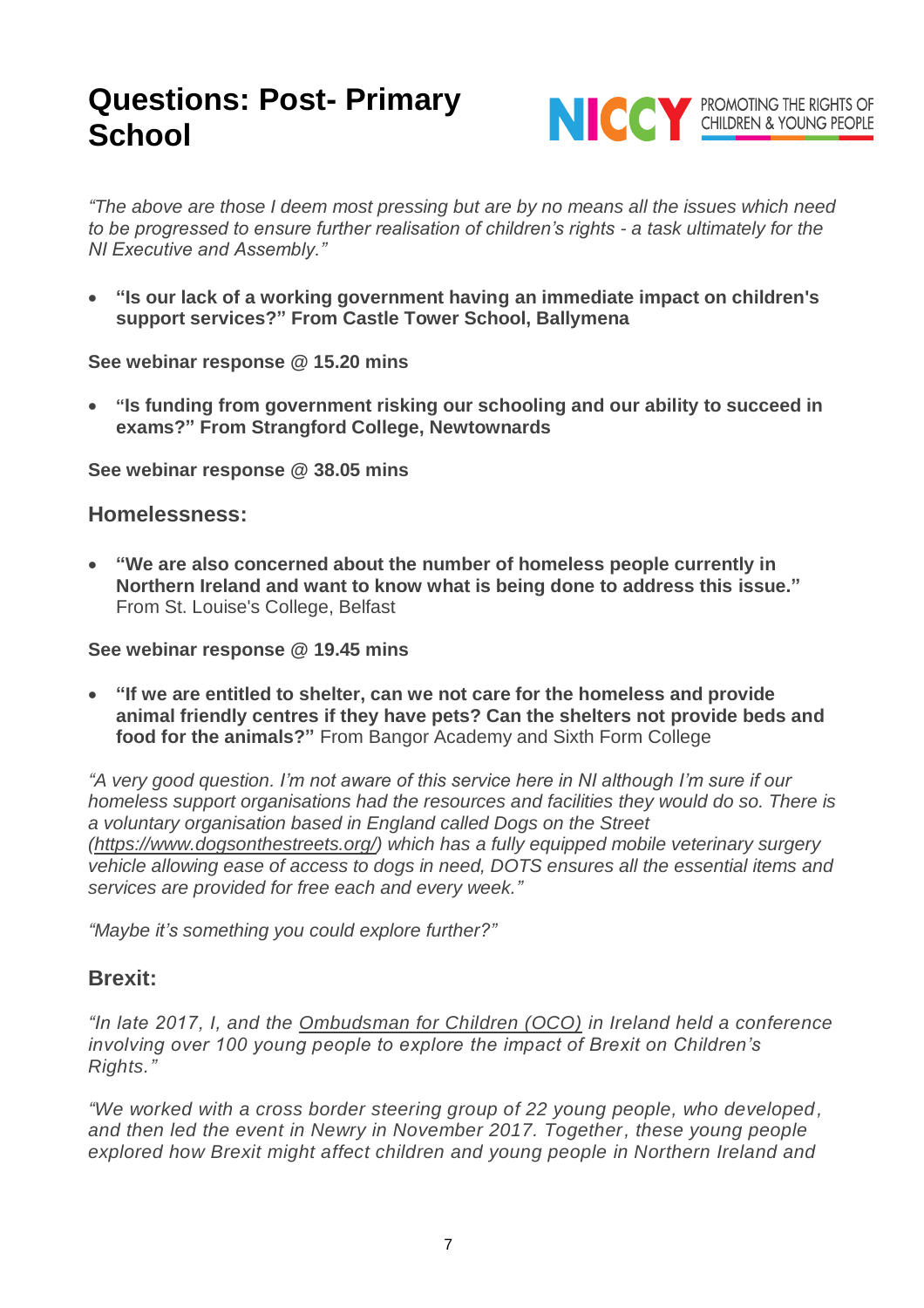

*the Republic of Ireland, and provided key decision-makers with the opportunity of hearing directly from the young people of their concerns"*

#### **[Click here for a link to the report and addition information on NICCY's Brexit](https://www.niccy.org/about-us/our-current-work/brexit/)  [work.](https://www.niccy.org/about-us/our-current-work/brexit/)**

- **"Will Brexit impact children and young people?"** From Lismore Comprehensive, **Belfast**
- **"Would it be possible to give more consideration to the issue of students from NI who wish to study in the South of Ireland? (There is no collective alternative offered by all universities in the South to leave this option more accessible. Furthermore, will Brexit compound this issue?)"** From St. Catherine's College, Armagh

**See webinar response @ 24.05 mins**

#### **Health care:**

- **"If we have the right to the best possible health care available, then why not help my friend more."** From Bangor Academy and Sixth Form College
- **"I have a friend who has a curable brain tumour that can have surgery but not here only in the USA. If the NHS can't provide this then why can't they help towards the costs, which is 115,000."** From Bangor Academy and Sixth Form College

*"I think I'm aware of this case and I understand money has been raised to cover the costs which in good news. Whilst I cannot comment on specific cases due to confidentiality and without knowledge of all the facts, if a complaint is made to my office, or I feel that a public authority has not provided an adequate service or acted in the best interests of any child or young person, I will challenge and hold them to account to ensure the young person has their right to the best health care possible (Article 24) fulfilled."* 

## **Academic Selection:**

*"I would like to see the education system in Northern Ireland moving away from the use of the transfer test. Children have told me that it puts too much pressure on them and I know that it can result in big differences in how well some children do in education as they get older."*

*"I am also worried about the fact that you may have to pay to sit the exams and the use of tutors which parents may choose to pay for as this does mean that parents who don't have the money to pay may be at a big disadvantage."*

*"I would like to see the education system in Northern Ireland being one where all schools can give all children an excellent quality education. If this were the case, there would be*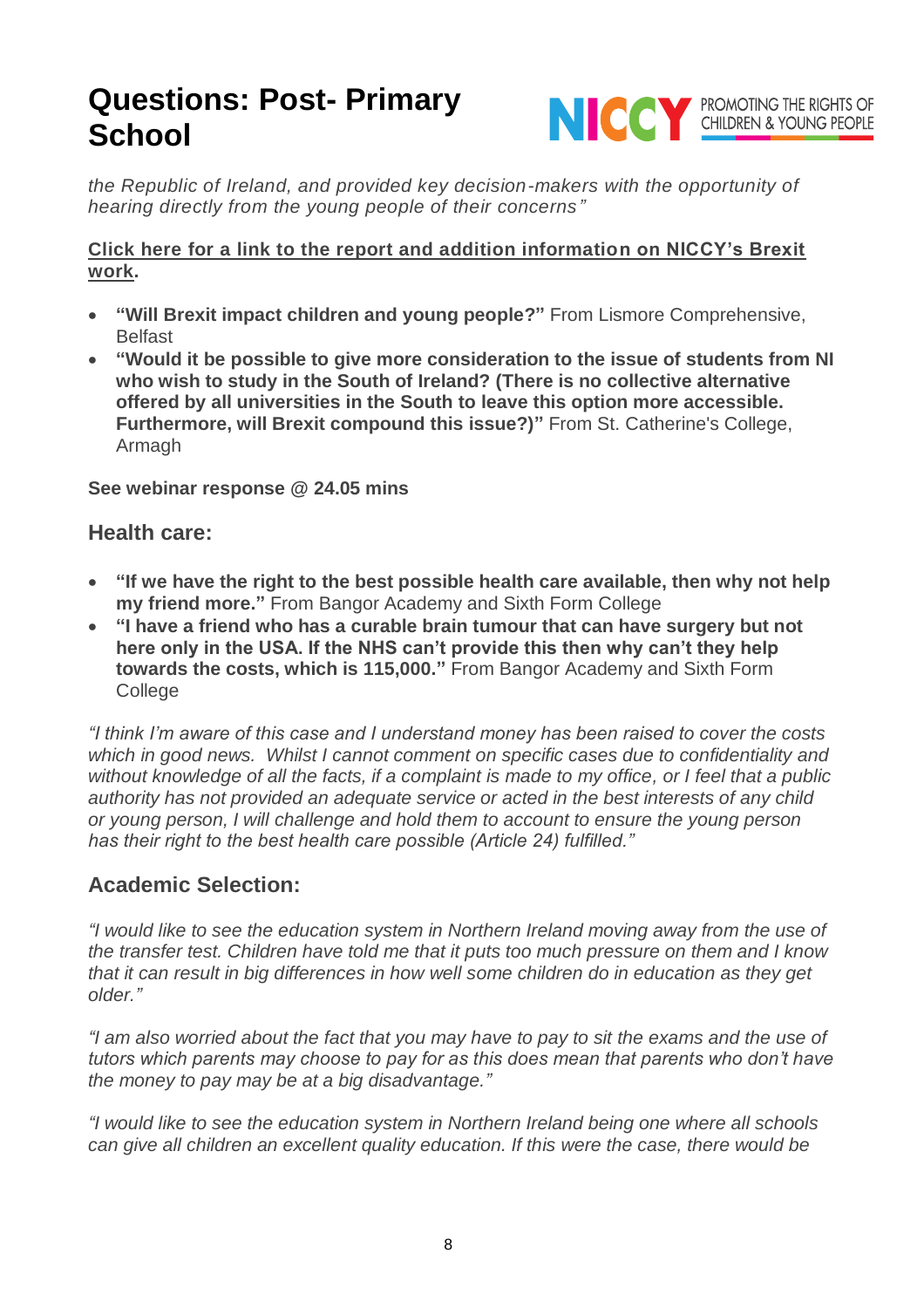

*no need for the transfer test as every school would be able to meet the needs of all children. I am working on this."*

• **"Is academic selection the way forward?"** From Strangford College, Newtownards

**See webinar response @ 37.05mins**

### **Work Experience:**

• **"We wanted to ask do you think there would be an opportunity to introduce work experience opportunities for year 9 pupils into the curriculum?"** From St. Louise's College, Belfast

**See webinar response @ 8.45 mins**

### **Employment:**

• **"Max from Longstone is worried about the global economy collapse and that he won't be able to get a job when he leaves school."** From Longstone Special School, Belfast

*"Hi Max, unfortunately my remit doesn't give me control of the global economy, just NICCY's own budget! But I do share your concern and am worried about the future of the economy in NI and what it means for our young people and families"*

*"The UNCRC cannot guarantee you a job when you leave school but it does put an obligation on the government and your school to provide the services and support to give you the best opportunity in life."*

*"Article 29 says that the school you go to must give you chances to develop all of your personality, skills and talents, it is not just about exams and tests. Through doing this, it should prepare you for life when you leave school."*

### **Environment:**

- **"Joshua is concerned about our oceans being littered with plastic and the effects on his health."** From Longstone Special School, Belfast
- **"Christopher is worried about the amount of air pollution there is and thinks this is going to be bad for his health."** From Longstone Special School, Belfast

*"Good questions Joshua and Christopher. All human beings depend on the environment in which they live whether that be plastic in the ocean of pollution in the air we breathe. A safe, clean, healthy and sustainable environment is integral to the full enjoyment of a wide range of human rights, including the rights to life, health, food, water and sanitation. At the*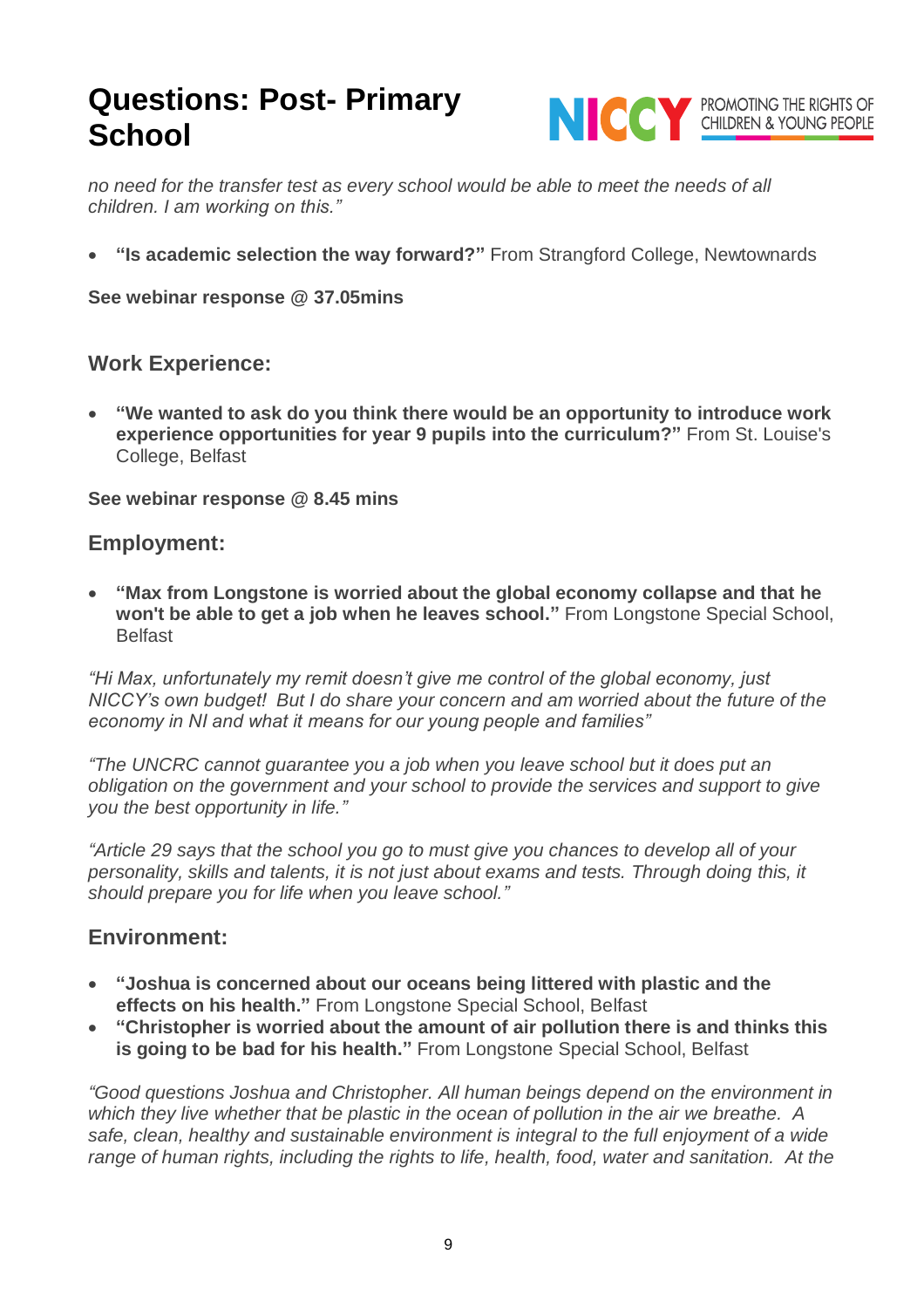

*same time, protecting human rights helps to protect the environment. When people are able to learn about, and participate in, the decisions that affect them, they can help to ensure that those decisions respect their need for a sustainable environment."*

*"In recent years, the recognition of the links between human rights and the environment has greatly increased. The number and scope of international and domestic laws, legal decisions, and academic studies on the relationship between human rights and the environment have grown rapidly."*

*"In fact, Article 29 of the UNCRC says that you and all other children and young people, have the right to an education which develops your personality, respect for others' rights and respect for the environment."*

### **Play and Leisure:**

1. **"Samuel says he does not have any parks to walk his dog in near his house."** From Longstone Special School, Belfast

*"Samuel, it's your local council (Belfast City Council) that has responsibility to provide parks, open spaces and playgrounds along with sports, leisure services and recreational facilities for children and young people (and their pets)."*

*"Article 31 of the UNCRC says that your government should recognise your right 'to rest and leisure, to engage in play and recreational activities appropriate to the age of the child'. I try to remind councils and others of the importance of safe, open spaces for children."*

*"Also in 2016, the UN Committee on the Rights of the Child made a recommendation to the UK Government (and its devolved Assemblies) to 'fully involve children in planning, designing and monitoring the implementation of play policies and activities relevant to play and leisure, at the community, local and national levels.'* 

#### **Homework/School:**

• **"What do you feel about a ban on homework to let children enjoy their time at home and have rest and play?"** From Longstone Special School, Belfast

#### **See webinar response @ 16.50 mins**

• **"Why have homework, when we are in school for so many hours?"** From Lismore Comprehensive, Belfast

*"There are many pros and cons about homework and these have been debated for years and years and years."*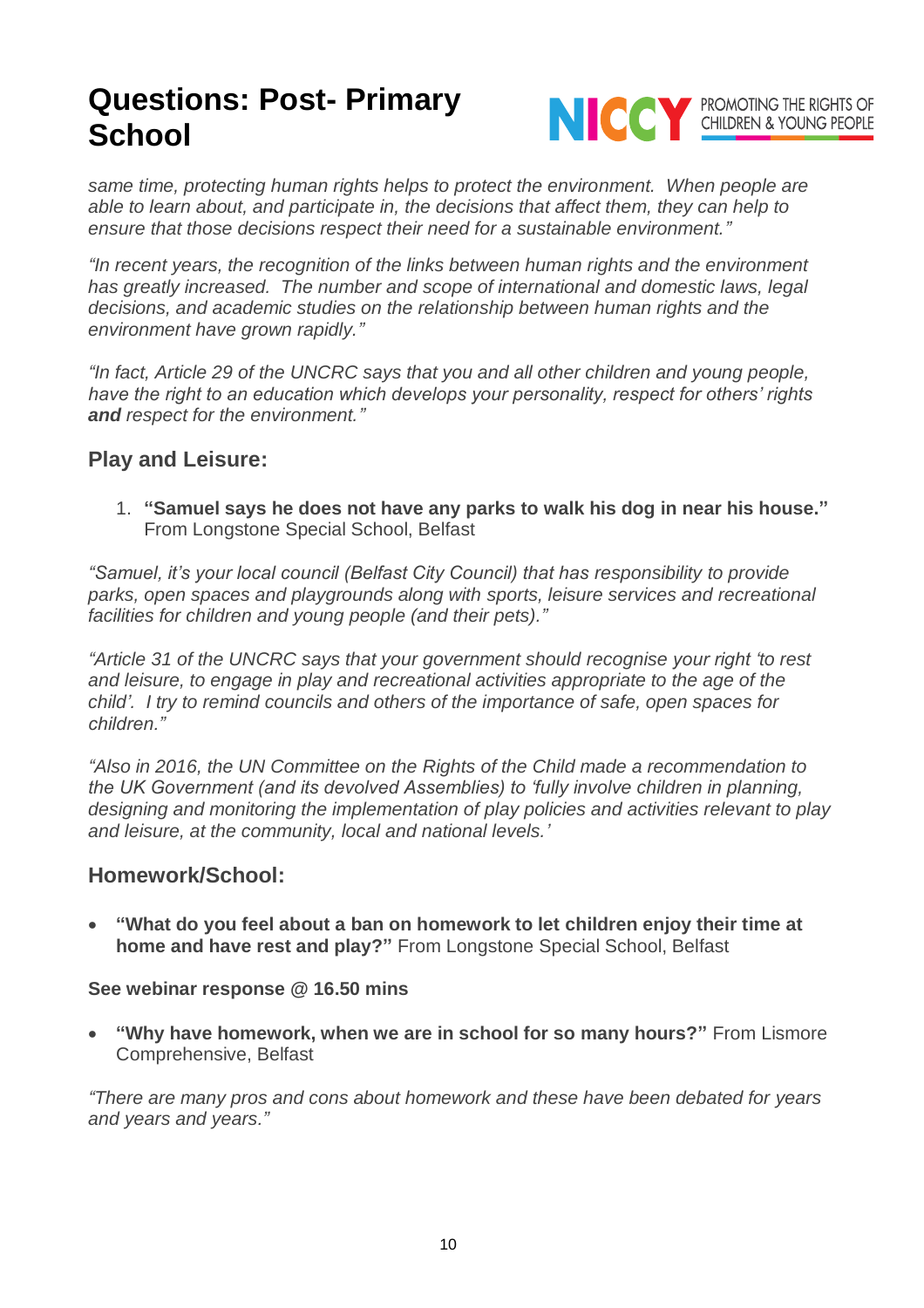

*"I think it's hard to say what is too much as it may depend on many things such as individual abilities and other demand on your time – such as sports, part-time jobs, family responsibilities, etc."*

*"However, if you feel [overburdened](https://wonderopolis.org/wonder/why-do-we-have-homework) by homework or find particular types of homework beneficial to you, the best thing you can do is have a conversation with your teacher. Be [open](https://wonderopolis.org/wonder/why-do-we-have-homework) and honest about your feelings regarding homework and work with them to achieve a reasonable balance that helps you achieve your goals."*

Follow this **[link](http://www.teach-nology.com/tutorials/teaching/proandconhomework.html)** for a few pros and cons about homework.

- **"Aaron would like to see a reduced school week - only in school Monday – Thursday"** From Longstone Special School
- **"Do you think secondary school hours should be changed to reflect the sleeping patterns of teenagers?"** From Bangor Academy and Sixth Form College

*"Thanks Aaron and Bangor Academy. There are many aspects of the education system that I would like to see change. So much so that I have been carrying out a 'Big Conversation' with children and young people, parents, teachers and professionals about what the ideal education system should look like."*

*"I have received lots of great suggestions about changes that people would like to see happening to make the education system in Northern Ireland better and I will be working towards making sure that decision makers in education are made aware of all of these and to bringing about positive change. The right to education, as outlined in the UNCRC, obliges the Government to take into account the child's special developmental needs and also provide an education that is both child friendly and child centred."*

*"There is a very strong argument for changes to be made to the education system to take these factors into greater account in providing children with their education. I will take both of these suggestions forward as part of our 'Big Conversation' and I encourage you to raise these issues with your school and to make your voices heard – do you have a school council? You have a right to have your views heard and taken into account in all decisions that impact on your lives under Article 12 of the UNCRC."*

*"I will continue to work with decision makers in education to make sure that the education system in Northern Ireland changes to be the best that it can be and meet the needs of children and young people fully. Thank you for your suggestions."*

## **High Energy Drinks:**

• **"What are your thoughts on the sale of high sugar energy drinks to children?"** From St Columb's College, Derry

**See webinar response @ 18 mins**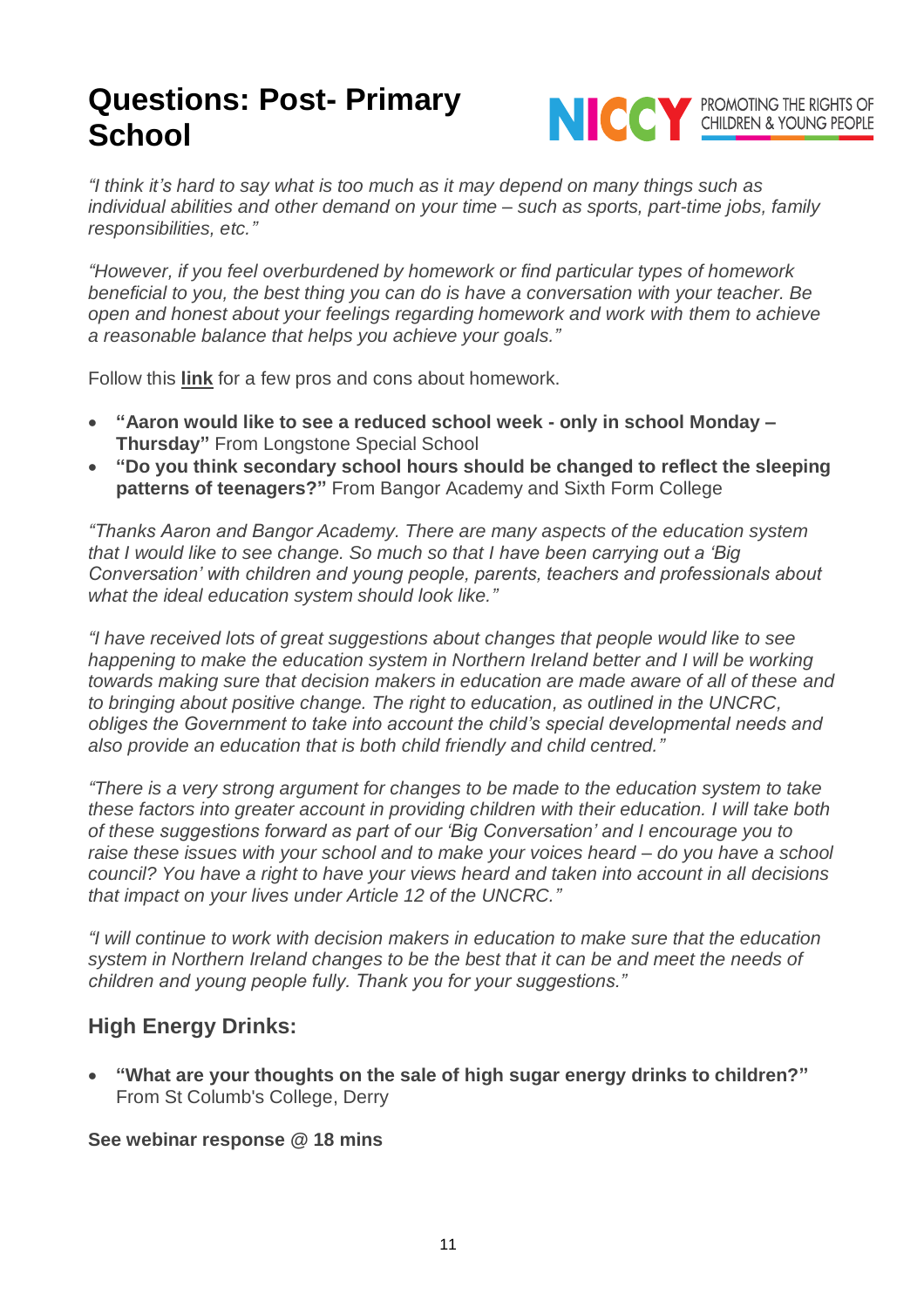

**Youth Services:**

• **"How do you feel about the increase of funding for youth clubs and other youth organisations, as this is an essential part of outside school interaction and skill building for young people?"** From St. Catherine's College, Armagh

**See webinar response @ 29.10 mins**

## **Bullying:**

• **"What can teachers and young people to do to stop bullying?"** From Strangford College, Newtownards

*"Bullying is always wrong. Young people should always report bullying and these reports must always be addressed by adults. A child who has bullied another child must always know that what they have done is wrong and given as much support as possible to make sure that they never do it again. Of course, if a child has been bullied they must get all the help they can to recover."* 

*"A new law to better protect children from bullying in schools is going to be introduced which should help schools deal with bullying better. As a result of this new law, there will be new Guidance for all schools about how to record and deal with bullying which should mean that children in all schools across Northern Ireland are better protected from bullying. NICCY was involved in the development of the new law and we hope that it will make an important difference to children's lives."*

**See also webinar response @ 30.35 mins**

### **Services:**

• **"Ella would like to be able to start to learn how to drive at 16, is this something that may come in in the future?"** Longstone Special School, Belfast

*"I know that learning to drive is important for many people, particularly young people. It can open up to a range of opportunities for educational and social activities. I am also aware however that there is also a great deal of responsibility as, unfortunately, there are many road traffic accidents occurring that involve young people."*

*"The recent Graduated Driver Licensing (GDL) consultation (2017) has the aim of establishing a revised training and testing regime for car drivers and motorcyclists, and will introduce some post-test restrictions for drivers/riders with the aim of reducing new, mainly young, drivers/riders in fatal and serious road collisions."*

*"Unfortunately for Ella, this does not include reducing the driving age to 16 and I can't see this changing anytime in the near future."*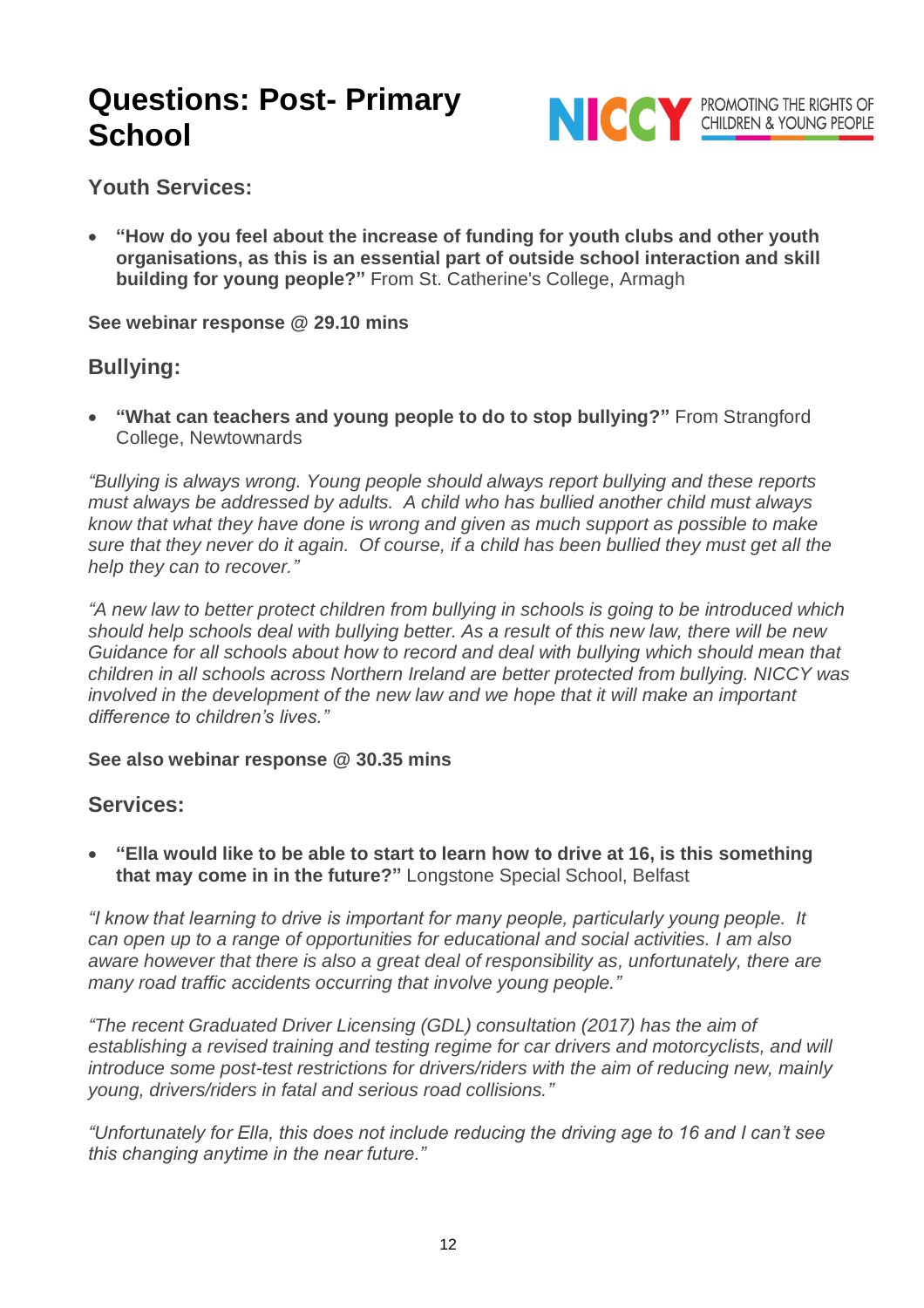

• **"Should sixth-form students be issued a student card in order to receive discounts that otherwise wouldn't be provided?"** From St. Catherine's College, Armagh

*"A good question, thank you St. Catherine's. I understand that there are student discount cards are already available for young people. I've noted a couple of websites below to guide you on this. But to answer your question, yes I do and I as soon as government comes back I will be asking them to make sure that child public transport fares apply to 18 and do not stop at 16 like they do now"*

#### **[International Student Identity Card](https://www.myisic.co.uk/the-cards/isic-card/) [Translink's yLink Card](http://www.translink.co.uk/yLink)**

### **School Uniform:**

• **"Is stopping non-uniform days not taking away students' right to expression and freedom?"** From Strangford College, Newtownards

*"There are no laws in Northern Ireland which relate to school uniforms. School uniform policy is determined by individual schools. While I understand why school uniforms are necessary, I firmly believe that schools need to take a common sense approach to school uniform policy so that the right of the child to freedom and self-expression are also upheld."*

*"Again there are pros and cons to uniforms and non-uniform days and the best way I would suggest to deal with this issue may be through your school council and making sure that your views and voices are heard – you have that right under Article 12 of the UNCRC!"*

• **"Should girls be allowed to wear trousers?"** From Strangford College, **Newtownards** 

*"As above, there are no laws in Northern Ireland which relate to school uniforms. There was a case in England in 2000 about this issue that was settled in the favour of the child as the school accepted that it was discrimination not to allow girls to wear trousers. The requirement to wear school uniform is not a breach of the rights of the child, however, the European Court of Human Rights has ruled that the requirement to wear a uniform must not result in discrimination on the grounds of gender, nor should it have a disproportionate effect on any gender."*

*"So, to answer the questions yes, I believe that there is a very strong argument that girls in school should be allowed to wear trousers. We have had a number of cases around school uniforms and we would be happy to advise you on this issue if you want to contact us directly. Don't forget to try to address this issue through your school council and make sure that your views and voices are heard (Article 12)"*